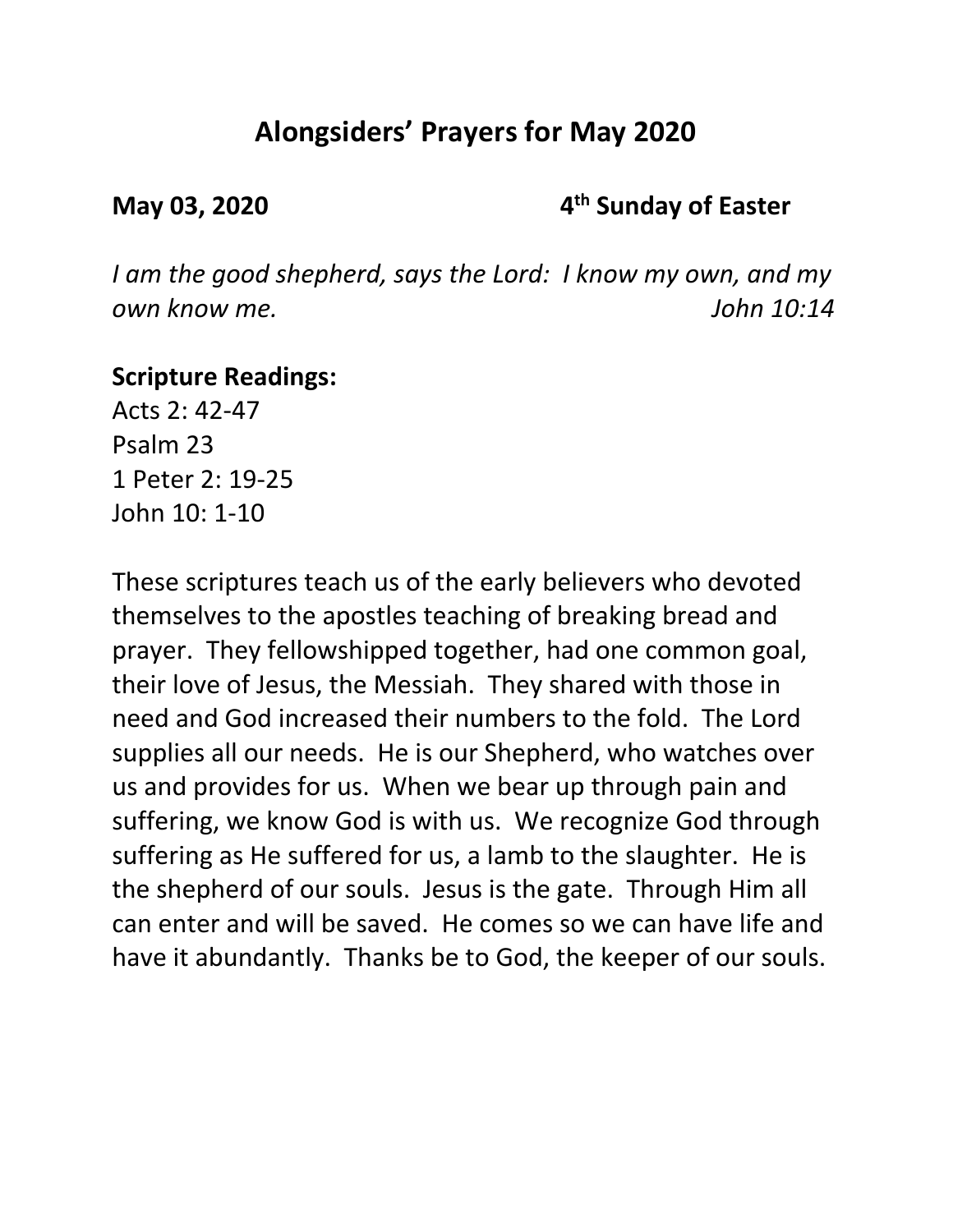**Collect:** O God of peace, who brought again from the dead our Lord Jesus Christ, that great shepherd of the sheep, by the blood of the eternal covenant, make us perfect in every good work to do your will, and work in us that which is well-pleasing in your sight; through Jesus Christ our Lord.

Good shepherd of the sheep, we pray for the church of all congregations, for clergy, Rev. Wayne, Rev. Sam, and for all who minister in word and sacrament. We pray for Bishop Geoff and all bishops in their shepherding of the world church. We pray for clear guidance and direction in those issues which disturb us, asking not that you lead us in the easy way, but the way which is right and good.

The Lord is my shepherd: there is nothing I shall want.

Good Shepherd of the sheep, we pray for the world we inhabit, the world we have inherited and will pass on to successive generations. Teach us to look after it carefully and wisely, to share its gifts more fairly and work together to ease its sufferings. Turn the hearts of those who are excited by evil things and encourage the timid to speak out for what is wholesome and good.

The Lord is my shepherd: there is nothing I shall want.

Good Shepherd of the sheep, we pray for our places of work, whether it is inside or out in the field. We pray for our coworkers, friends, neighbours, and the members of our family.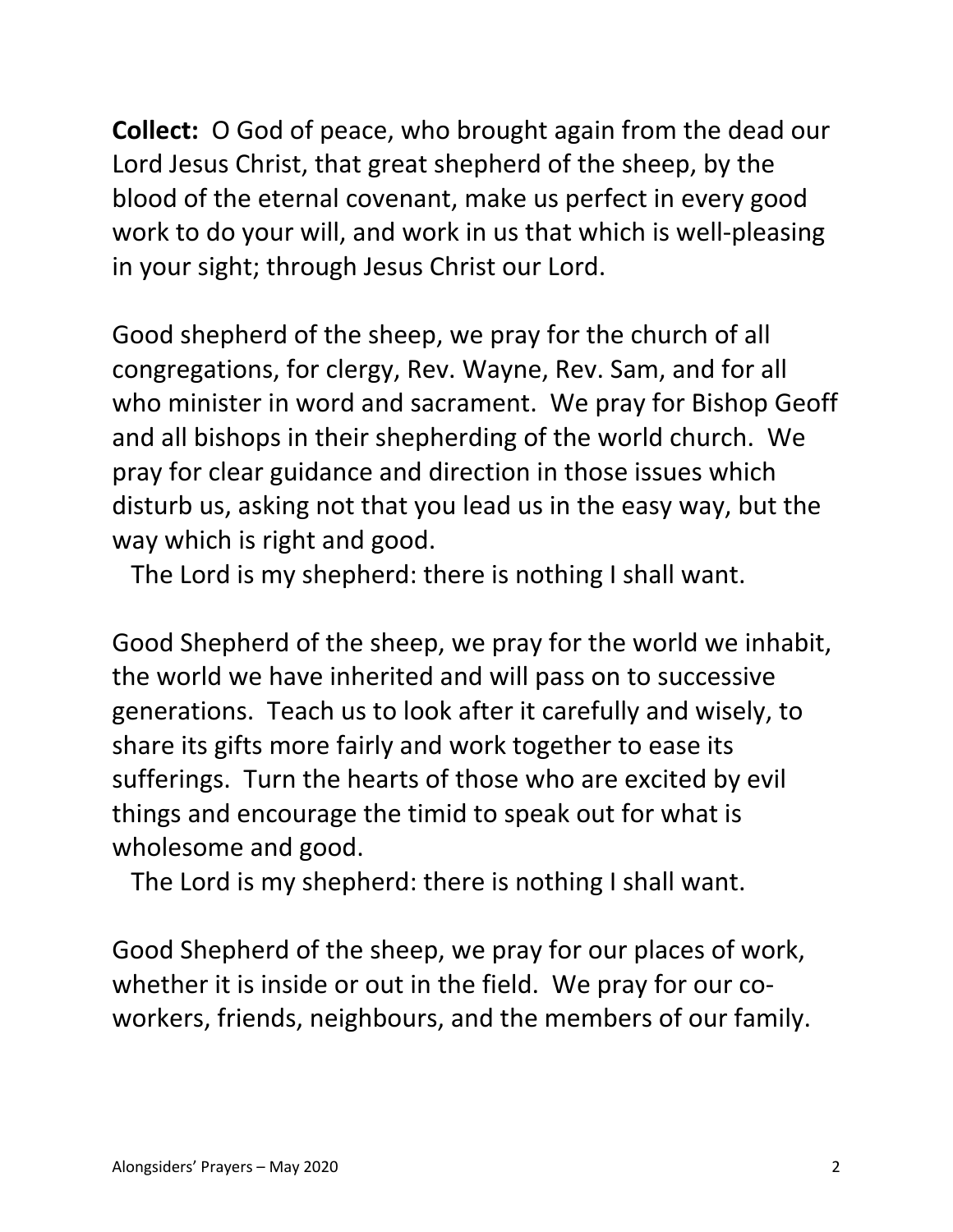We ask not for popularity at all costs, but the grace to do your will and be your witnesses to what it means to live lovingly, both when it is easy and also when it hurts.

The Lord is my shepherd: there is nothing I shall want.

Good Shepherd of the sheep, we pray for the weak and the vulnerable, for those who must live depending on others for every need, and for those who are bullied or constantly despised. We pray for a greater reverence for one another, for a greater willingness to uphold and encourage one another; we pray for healing and wholeness.

The Lord is my shepherd: there is nothing I shall want.

Good Shepherd of the sheep, we pray for those who have died. We pray for those who ache with sorrow and their dying. We commend them all into your unfailing care, which lasts throughout this life and into eternity.

The Lord is my shepherd: there is nothing I shall want

Merciful Father, accept these prayers for the sake of your Son, Jesus Christ our Saviour and Lord. Amen

# **The Lord's Prayer**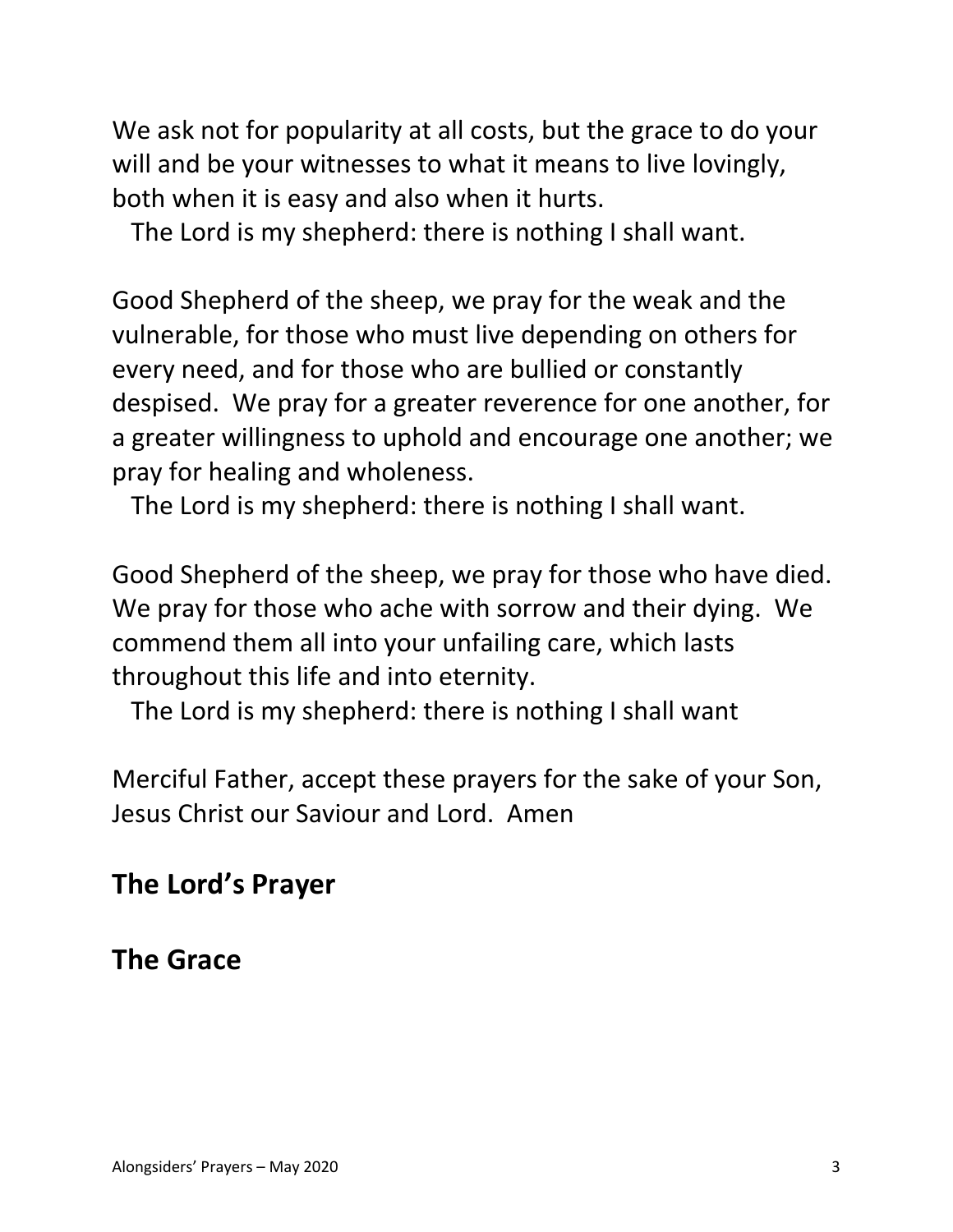#### **May 10, 2020 5th Sunday of Easter**

*I am the way, the truth, and the life says the Lord; no one comes to the Father, but by me. John 14: 6*

#### **Scripture Readings:**

Acts 7: 55-60 Psalm 31 1-5, 15-16 1 Peter 2: 2-10 John 14: 1-14

Stephen, full of the Holy Spirit, asked God to not hold this sin against those who were stoning him to death because of him saying, "He saw heaven open and the Son of man standing on the right side of God." Stephen trusted fully to commit his life and was assured that his spirit would be with God. Our time is in God's hands. Jesus is the living stone in us, and we are His chosen people. He tells us He is the way, the truth and the life, and we know this because of the Father. The Father is in Jesus and Jesus is in the Father. Have faith and trust. As Jesus also lives in us, we can do much to bring glory to God, who is the way, the truth and the life. Thanks be to God. Amen

**Collect:** Almighty God, your Son Jesus Christ is the way, the truth, and the life. Give us grace to love one another and walk in the way of His commandments, who lives and reigns with you and the Holy Spirit, one God, now and for ever.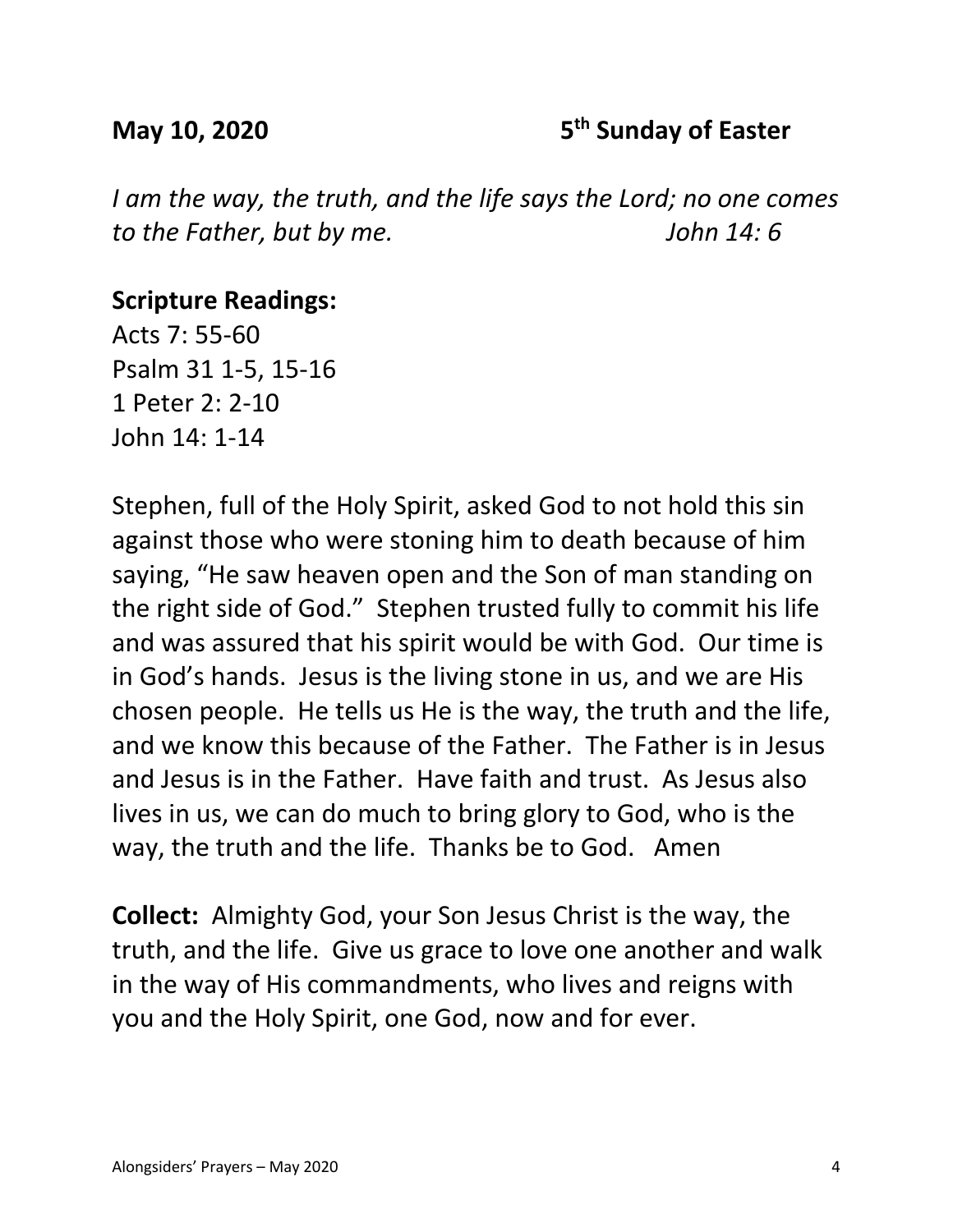*As living stones, let us pray for the building up of God's church, and for the world God loves.*

Living God, our life is in your hands, and we offer you all that we are, all that our past has made us, and all that we may become. Build us up by the power of your Spirit into a spiritual temple, where you are glorified day after day in all our praise and worship, and in our love for one another.

You are my strong rock: my strong rock and my shelter.

Living God, our planet, with its frenzied life on its fragile skin, is unnervingly small and vulnerable to evil. Sharpen our consciences to sense your direction and protect us from all that draws us away from you. Guide our leaders in the way of truth, and realign us all to the values which are built on you.

You are my strong rock: my strong rock and my shelter.

Living God, may the way which Jesus shows us be the way we live out our daily lives around the table, in the daylight and in the dark, in the misunderstandings, the tensions and the rush, in the eye contact, the conversations and the growing.

You are my strong rock: my strong rock and my shelter.

Living God, you can use and transform all our experiences. We lay before you now those who are travelling through a time of pain or anguish, tragedy or conflict which is hard to bear. We stand alongside them in their suffering, and offer it to your transforming, healing love.

You are my strong rock: my strong rock and my shelter.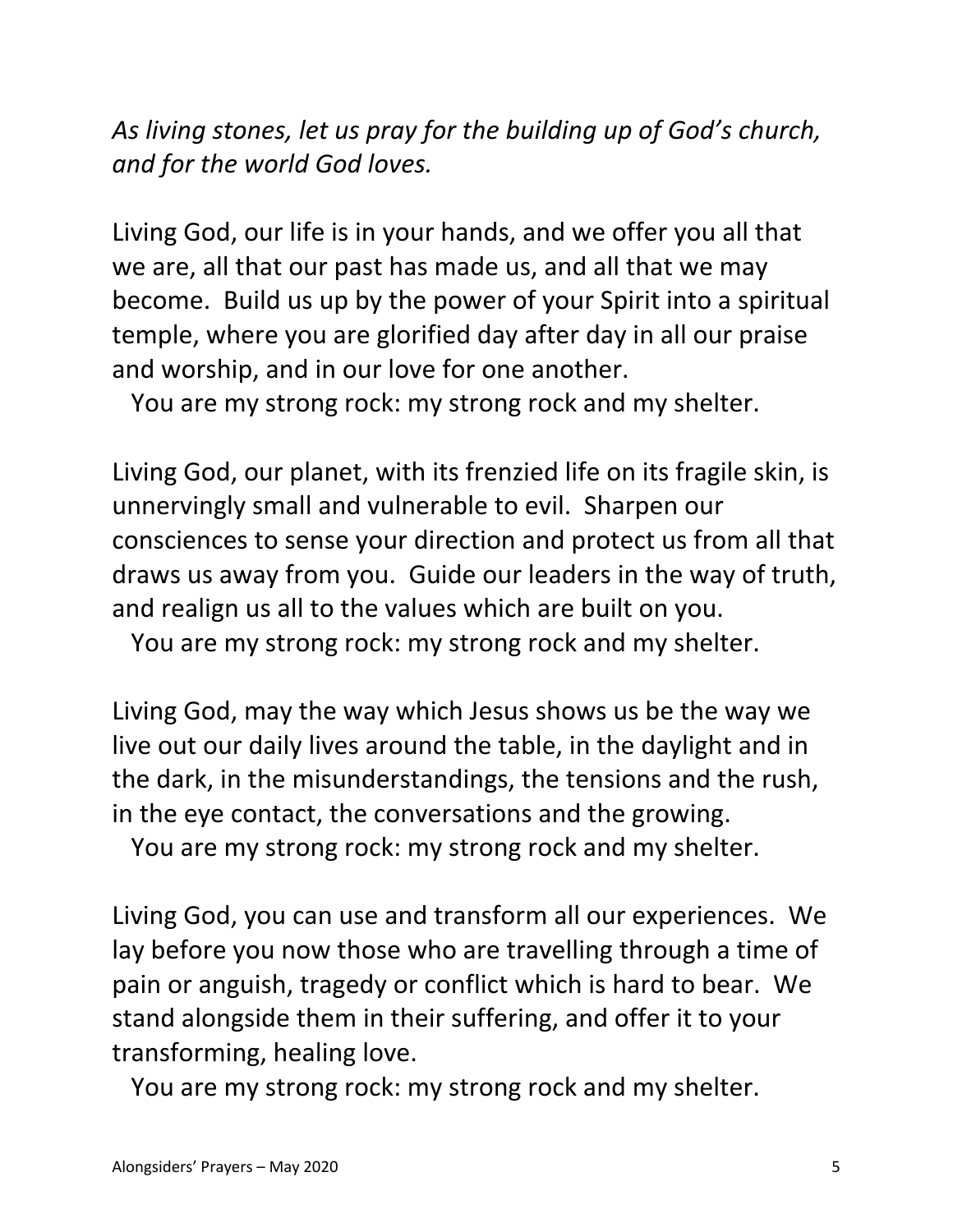Living God, we remember those who have died and pray for them now. Lead them out of their pain into the light of eternity, and keep us all in the way that leads us to share that everlasting life with you.

You are my strong rock: my strong rock and my shelter.

# **The Lord's Prayer**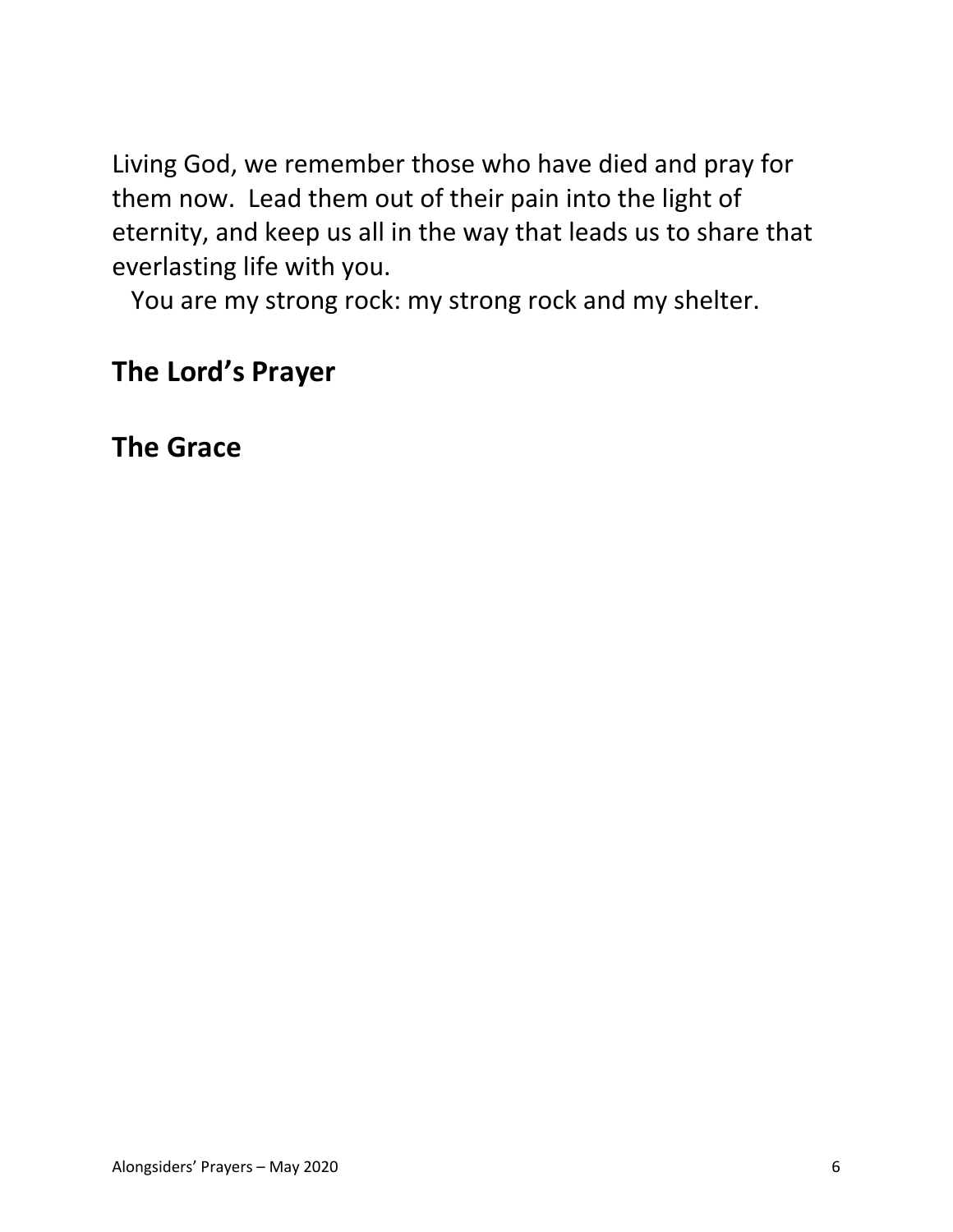### **May 17, 2020** 6<sup>th</sup> Sunday of Easter

*If you love me, you will keep my word, and my Father will love you, and we will come to you. John 14: 23*

## **Scripture Readings:**

Acts 17: 22-31 Psalm 66: 7-18 1 Peter 2: 13-22 John 14: 15-21

Paul is telling the people of Athens that they can worship the God who made the world. He is very known to us for He lives in each one of us, not in temples. God has given evidence to all people by raising Jesus from the dead. He is the way, the truth and the life. Water symbolizes baptism that saves you by the resurrection of Jesus Christ. You are marked as His own for ever. He will give you the gift of the Holy Spirit, the Comforter. In this you will know Jesus lives in you for ever. Thanks be to God. Amen.

**Collect:** Merciful God, you have prepared for those who love you riches beyond imagination. Pour into our hearts such love toward you, that we, loving you above all things, may obtain your promises, which exceed all that we can desire; through Jesus Christ our Lord, who is alive and reigns with you and the Holy Spirit, one God, now and for ever.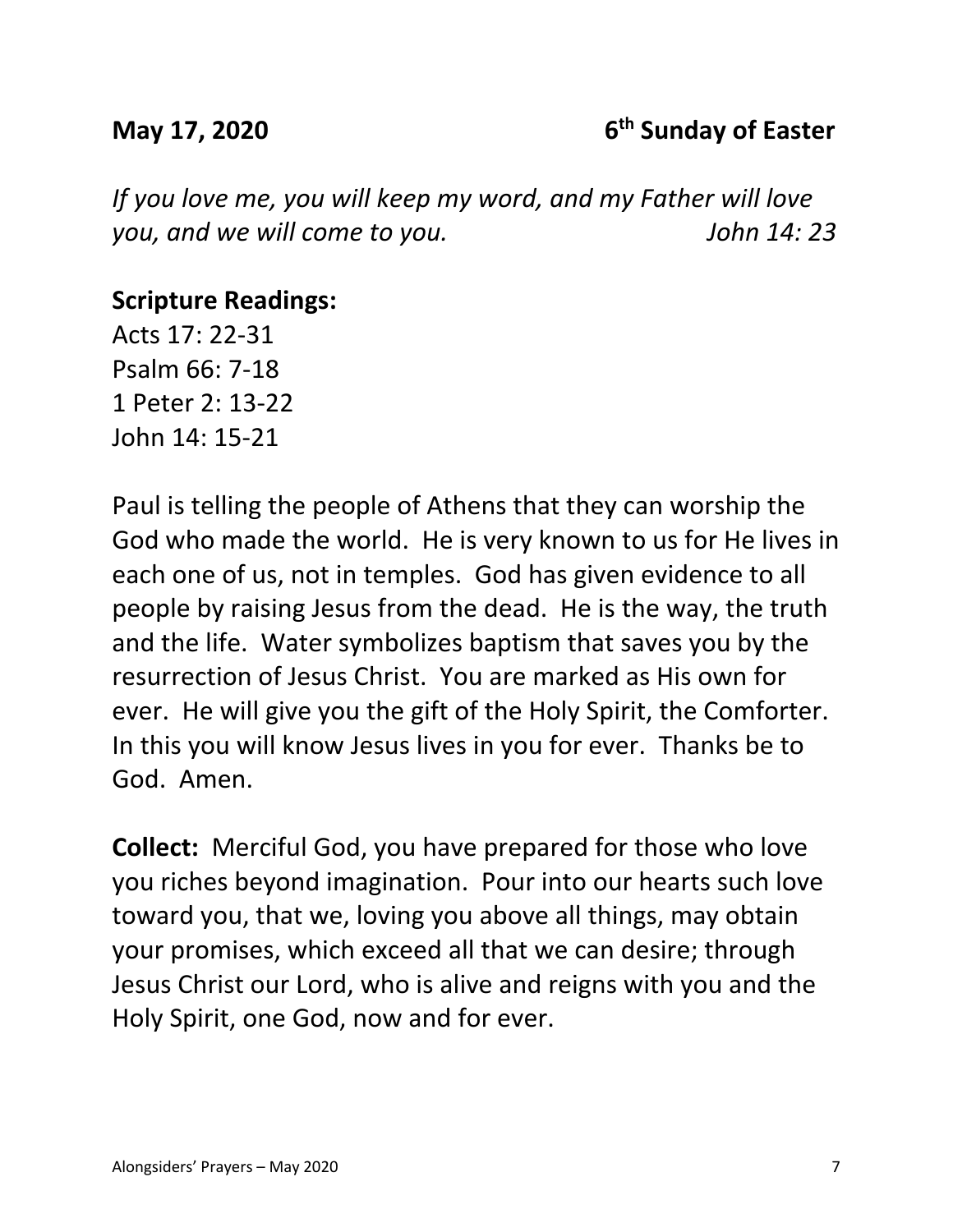*The spirit of truth, given to us, enables us to discern the living risen Christ. As we gather in the company of the living God, let us pray.*

Lord of life, we pray that the Church may be alive with your risen life, refreshed and revived by the breath of your spirit, purified and refined like gold and silver, so that we truly offer the possibility of your saving love to the searching world.

You are the one true God: and we worship you.

Lord of life, we pray that in all meetings and conferences where important decisions are made, hearts may be turned to honor what is just and true, compassionate and constructive. We pray that in all areas where there is corruption, deceit or distrust, consciences may be sensitised afresh to know what is right and strive towards it.

You are the one true God: and we worship you.

Lord of life, we pray for the streets and places of work we represent. May they be places where the truth of your being is proclaimed daily by the way we live and handle the everyday situations by your leading hand.

You are the one true God: and we worship you.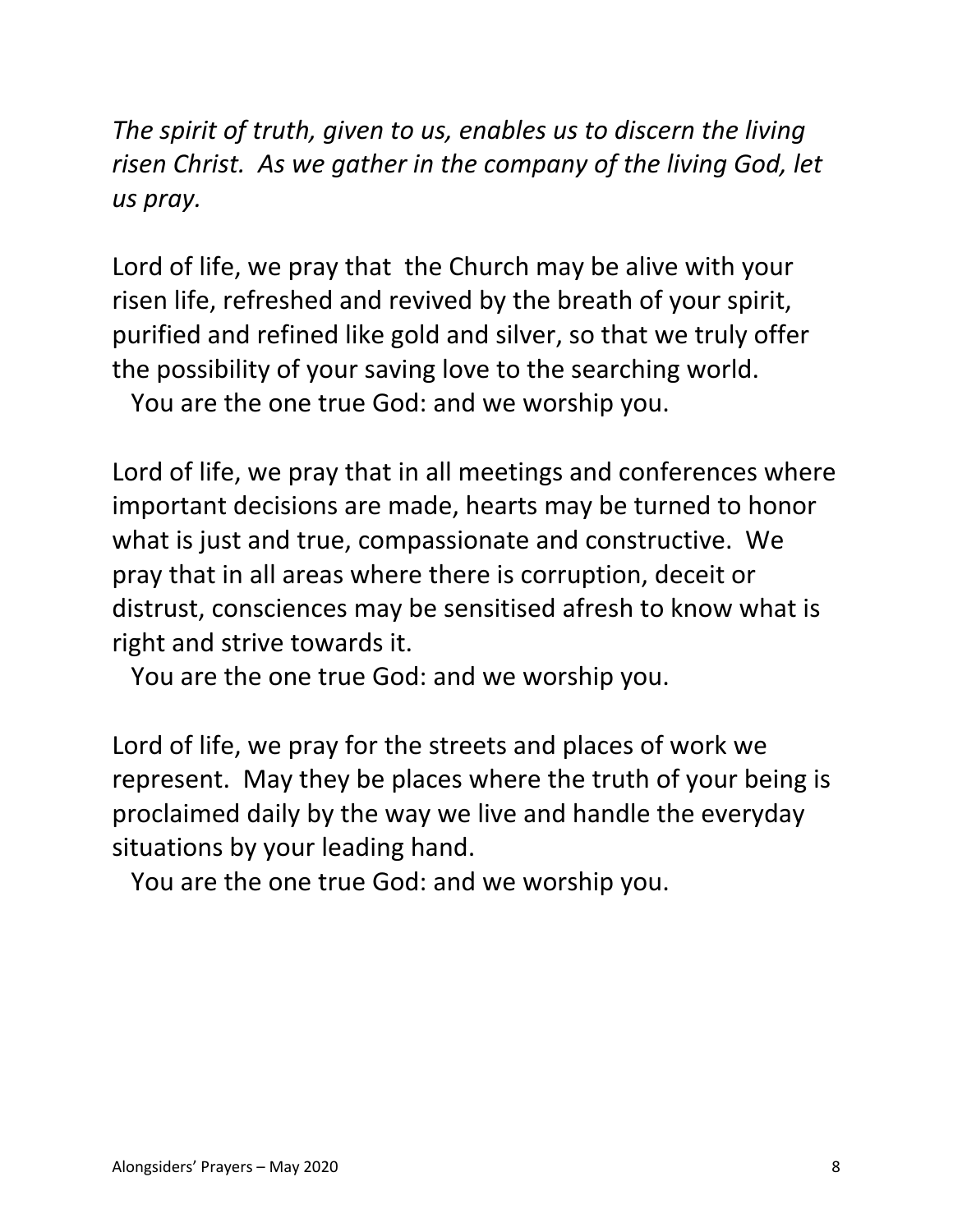Lord of life, we pray for those who have died and now see you as you really are. We ask for mercy and forgiveness, and commend them to your keeping for ever.

You are the one true God: and we worship you.

Lord of life, your love for us is so great and our love for you so small. Thank you for accepting what we are able to offer, and ignite us to a blaze of love. Merciful Father, accept these prayers for the sake of your Son, our Saviour Jesus Christ. Amen.

Lord of life, we pray for all who feel out of their depth, all who are drowning in their pain, sorrow or guilt. Set them free, O God, and save them, support them to a place of safety and fix their feet on the solid rock of your love.

You are the one true God: and we worship you.

# **The Lord's Prayer**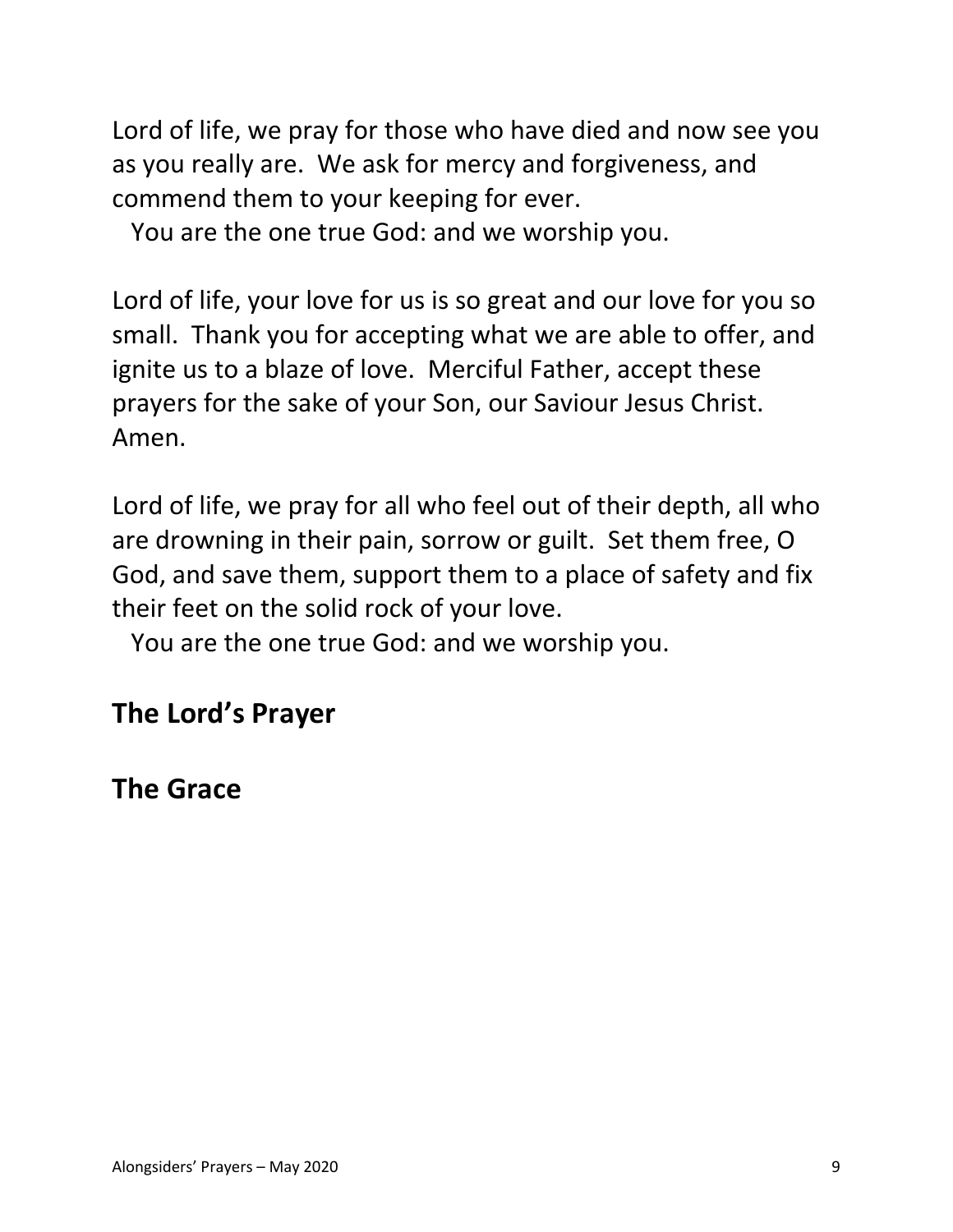#### **May 24, 2020 Ascension of the Lord**

*Go and make disciples of all nations, says the Lord; I am with you always to the close of the age. Matthew 28: 19, 20*

### **Scripture Reading:**

Acts 1: 1-14 Psalm 47 Luke 24: 44-53

Luke tells us "the Messiah must suffer and must rise from death three days later." Repentance and forgiveness will be preached in His name to all nations. He is also sending us today to be His witnesses and to be His beacon of light to others. As Jesus was raising His hands to bless them, He was taken up to heaven. But He left us the truth to continue to spread the good news of His love, salvation and amazing grace. Shout to God with cries of joy for He is seated on His Holy throne in heaven. He is greatly exalted, thanks be to God, alleluia. Amen.

**Collect:** Almighty God, your Son Jesus Christ ascended to the throne of heaven that He might rule over all things as Lord. Keep the Church in the unity of the Spirit and the bond of His peace, and bring the whole of creation to worship at His feet, who is alive and reigns with you and the Holy Spirit, one God, now and for ever.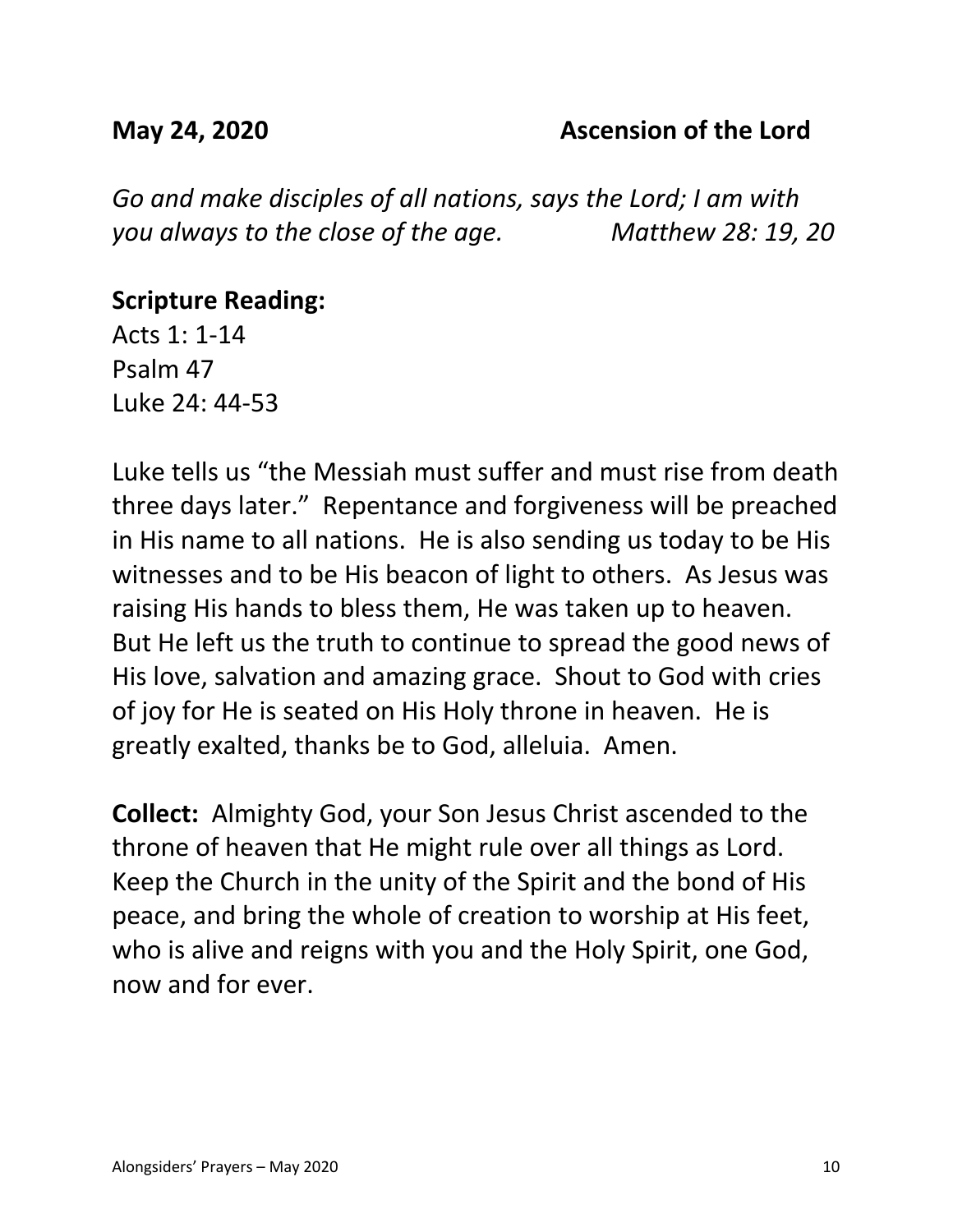*Having brought back our freedom with the giving of His life, Jesus enters into the full glory to which He is entitled. As we celebrate together, let us pray together.*

God of love, we celebrate this festival of Jesus' entry into heaven as Saviour and Lord, we pray for unity in the Church, and reconciliation and renewed vision.

Both heaven and earth: are full of God's glory.

As we recall the shout of praise in heaven as the Lamb of God appears, we pray for all who are hailed as heroes and given great honour on earth; for all who worship anyone or anything other than the true God.

Both heaven and earth: are full of God's glory.

We pray for all farewells and homecomings among our families and in our community, and for all who have lost touch with loved ones and long for reunion.

Both heaven and earth: are full of God's glory.

We pray for those who are full of tears, and cannot imagine being happy again. We pray for the hardened and the callous, whose inner hurts have never yet been healed. We pray for wholeness, comfort and new life.

Both heaven and earth: are full of God's glory.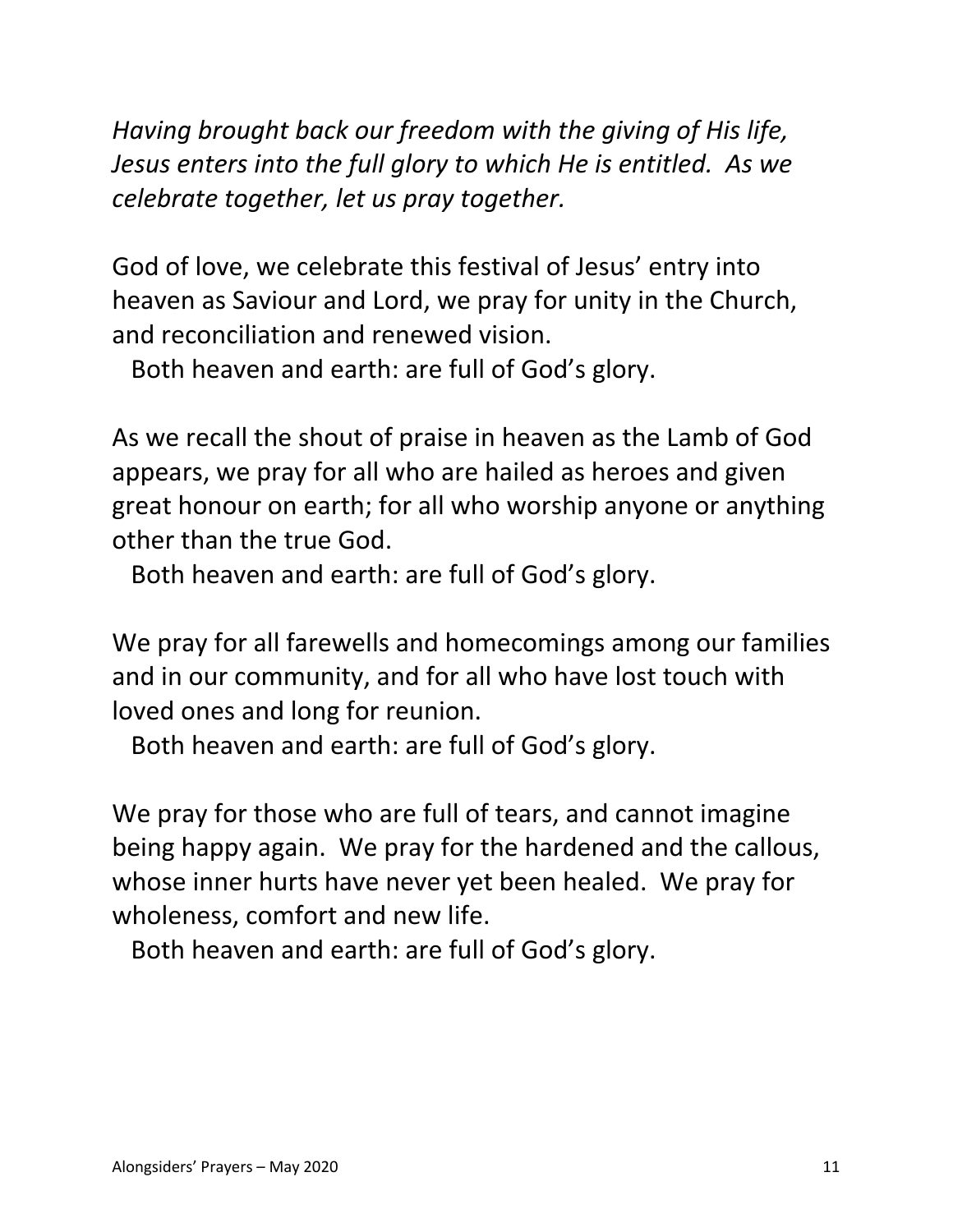We commend to your eternal love those we remember who have died, and we pray for those who miss their physical presence.

Both heaven and earth: are full of God's glory.

We praise and bless you, God of making, for the way you draw us deeper into the meaning of life. Merciful Father, accept these prayers for the sake of your Son, Christ our Saviour.

# **The Lord's Prayer**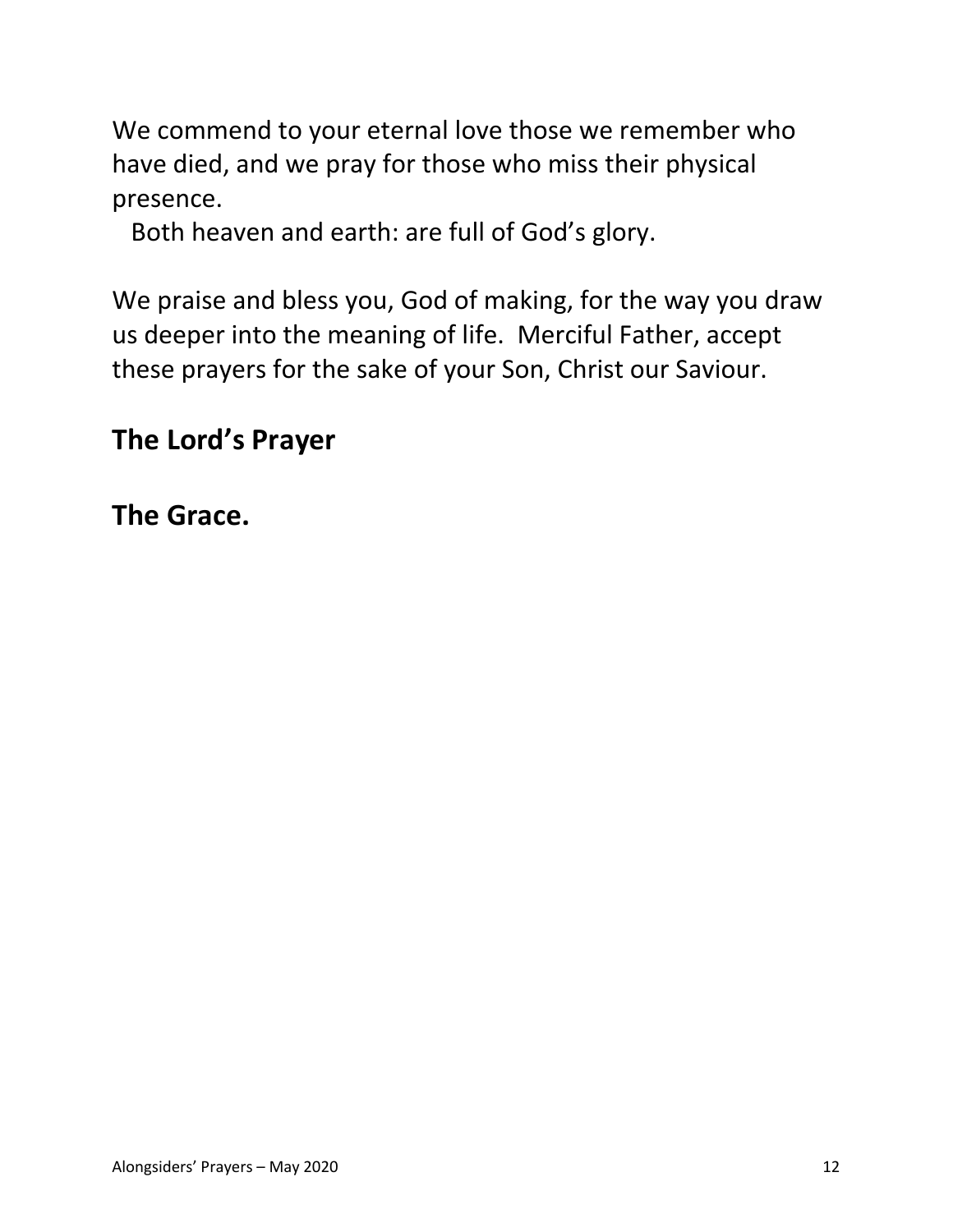*Come, Holy Spirit, fill the hearts of your faithful; and kindle in us the fire of your love.*

## **Scripture Readings:**

Acts 2: 1-21 Psalm 104: 25-35, 31 1 Corinthians 12: 3b-13 John 7: 37-39

On the Day of Pentecost everyone is together, and a wind comes and fills the house. Tongues of fire rested on each one of them, filling them with the Holy Spirit, and enabling them to speak in tongues. Everyone was amazed because all could understand each one's language. What a powerful God we serve. He bestows upon us many gifts of the Spirit. We are all one in the Lord, but each one of us is given a different gift. And, yes, we all have gifts of the Spirit. Jesus says "come all who are thirsty and I will give you living waters, overflowing in love." Thank you, Father, for the Holy Spirit, and the gift of new life. Amen.

**Collect:** Almighty and everliving God, who fulfilled the promises of Easter by sending us your Holy Spirit and opening to every race and nation the way of life eternal, keep us in the unity of your Spirit, that every tongue may tell of your glory; through Jesus Christ our Lord, who lives and reigns with you and the Holy Spirit, one God, now and for ever.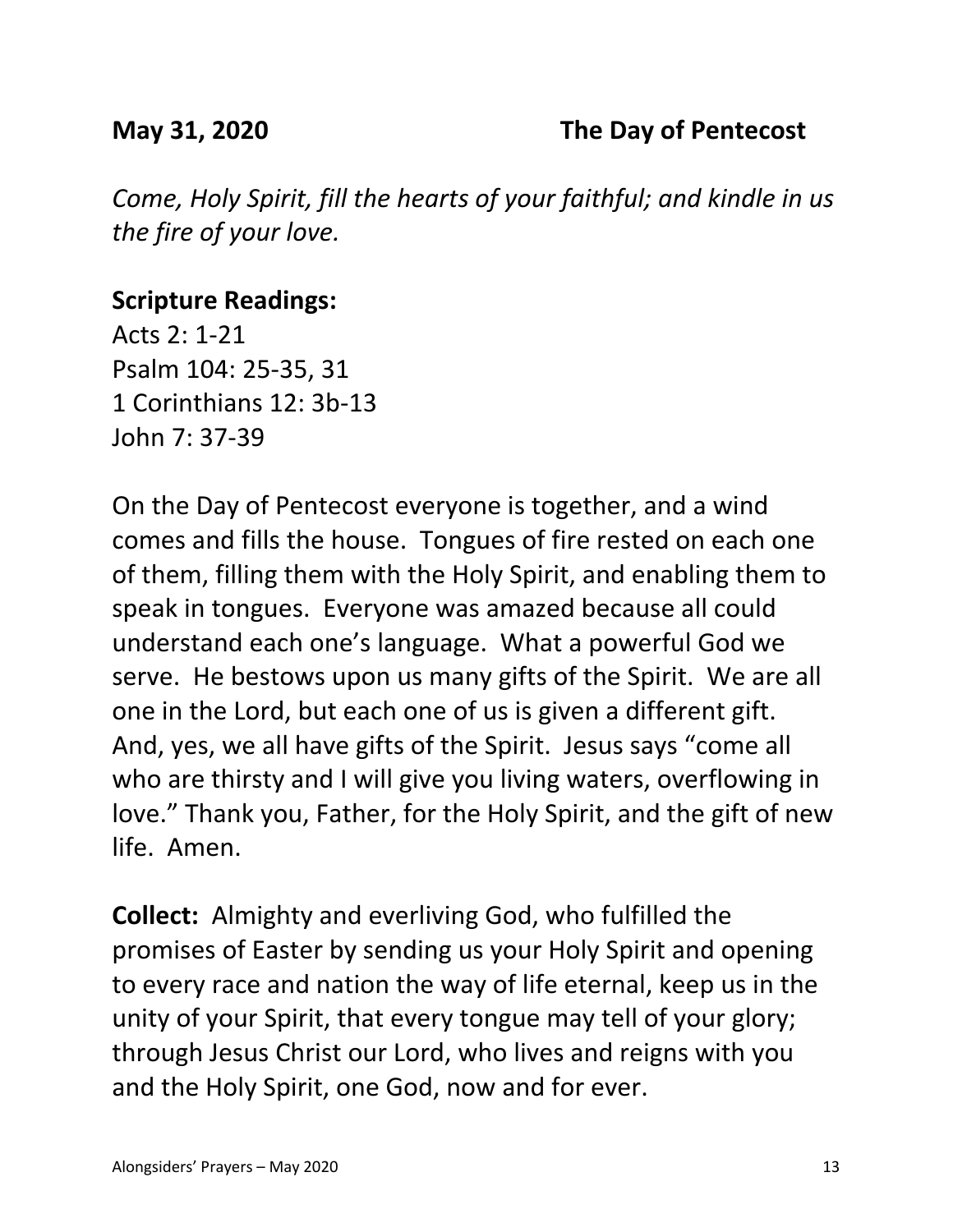*With great power the Spirit of God is poured out on the expectant disciples. As the Body of Christ, in the power of the Spirit, let us pray:*

For a fresh outpouring of the Holy Spirit on the people of God all over the world, and in all worship traditions; for the readiness to be changed and made new; for the softening of the grounds of our hearts, to receive without fear.

With our whole selves we pray: Come, Holy Spirit of God.

For all the people of the earth to know you and honour your name; for the healing of the nations, and a new thirst for righteousness and purity at every level in every aspect of society; for a dissatisfaction with the pursuit of pleasure and all that distracts us from our true calling.

With our whole selves we pray: Come, Holy Spirit of God.

For the grace and power to live out our faith in the real and challenging world among those we meet and eat with, whose lives we share, without compromising that calling to be the body of Christ, living God's integrity and purity, forgiveness and love.

With our whole selves we pray: Come, Holy Spirit of God.

For those whose lives feel empty, cheated, or filled with pain, worry or guilt; for all whose hopes and dreams are in tatters; for all who are in anyway imprisoned.

With our whole selves we pray: Come, Holy Spirit of God.